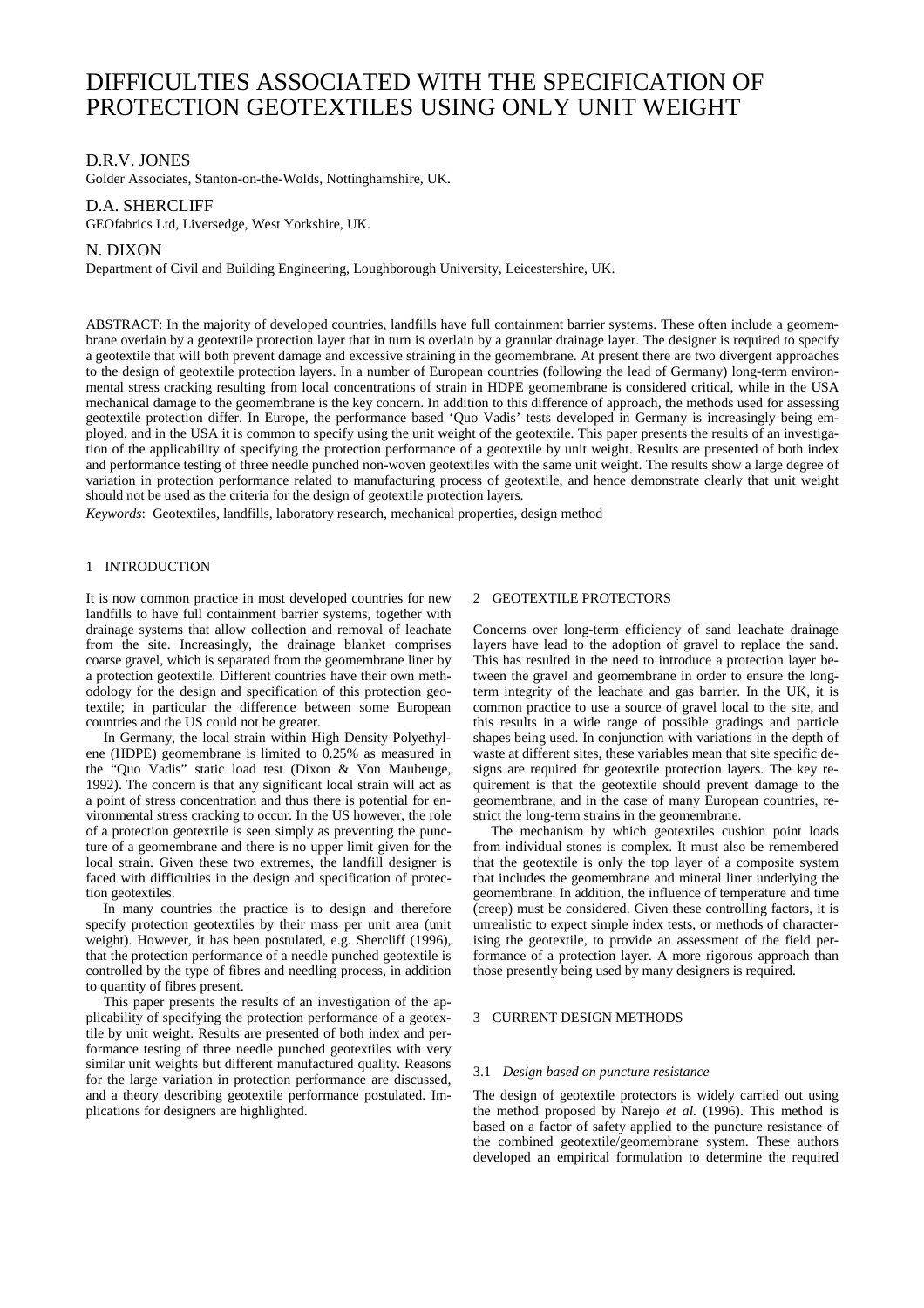unit weight of the protection geotextile for a site specific application. First, the short-term failure of the geotextile/geomembrane system is determined based on hydrostatic truncated cone test data, and modification factors are then applied to correlate this data to actual field conditions. These modification factors consider the stone shape, stone arrangement and arching. Partial factors are then applied to account for creep, chemical and biological degradation.

The basic design equation takes the form:

$$
p'_{\text{allow}} = (p_{\text{allow}}) \left( \frac{1}{MF_S x MF_{PD} x MF_A} \right) \left( \frac{1}{F S_{CR} x F S_{CBD}} \right)
$$
 (1)

where  $p_{\text{allow}}$  is the maximum allowable pressure from the hydrostatic truncated cone test with an implied factor of safety of 1,  $p'_{\text{allow}}$  is the allowable pressure for site specific conditions,  $MF_S$ is the modification factor for shape of stone,  $MF<sub>PD</sub>$  is the modification factor for packing density,  $MF_A$  is the modification for soil arching,  $FS_{CR}$  is the partial factor for long-term creep and  $FS<sub>CBD</sub>$  is the partial factor for chemical/biological degradation.

The global factor of safety, FS, is defined as:

$$
FS = \frac{p'_{\text{allow}}}{p_{\text{reqd}}}
$$
 (2)

where  $p_{\text{reqd}}$  is the maximum pressure expected on the geotextile/geomembrane system.

The maximum allowable pressure  $p_{\text{allow}}$  is related to the unit weight of the protection geotextile and the stone size, and for a 1.5 mm thick HDPE geomembrane and a virgin polymer needle punched non-woven geotextile, this is given as:

$$
p_{\text{allow}} = 450 \frac{\text{M}}{\text{H}^2} \tag{3}
$$

where M is the mass per unit area (unit weight) of the geotextile, and H is the effective protrusion height (one half of the stone diameter). This method makes a number of assumptions that may not always be correct.

One of the main assumptions made in the development of this theoretical model is that there is frictionless contact between the protrusion and the geotextile, see Wilson-Fahmy *et al.* (1996). This assumption, together with the assumed uniform protrusion shape, idealises the model to such an extent that the mechanism for transferring the applied force through the geotextile is not considered. As described in Section 7, the authors believe that consideration of the transfer of force through the geotextile is a fundamental part of understanding the protection performance of a needle punched non-woven geotextile.

#### 3.2 *Design based on limiting geomembrane strain*

This design approach considers that the long-term performance of a geomembrane liner is governed by the local strain induced in the geomembrane, due to concerns about environmental stress cracking. The concept of limiting geomembrane strains is based on internal pressure creep tests carried out in Germany on pipes manufactured from the same High Density Polyethylene (HDPE) resins as geomembranes. Based on this work, the 'Quo Vadis' working group (Dixon & Von Maubeuge, 1992) decided that a value of 6% total elongation of a geomembrane is the maximum allowable for it's satisfactory life-time performance. A safety factor of 2.0 was applied, thus setting a permissible total elongation of 3%. Allowing for strains induced by installation and long-term settlement of the sub-strata, the group set 0.25% local strain from the cylinder test as the limit. Clearly more research is required to establish a more rigorous scientific basis for defining this threshold.

The strains in geomembranes underlying geotextile protectors are now routinely assessed in Germany and the UK using the cylinder test first established by the "Quo Vadis" group, and subsequently formalised by the UK Environment Agency

(1998). It is a design tool for the selection of an appropriate geotextile protector for site specific applications. The Environment Agency (EA) methodology was developed to provide consistency in the undertaking and reporting of the cylinder test, and has been adopted by testing houses and designers in the UK. The criteria employed to evaluate the performance of the geotextile are in terms of both damage and deformation of the geomembrane. The geotextile protection is adequate if there is: no damage to the surface of the geomembrane in terms of cracks, no sharp indentations, and local strains are less than 0.25%. Definition and measurement of local strain is critical to interpretation of the test results. The EA methodology defines local strain as 'The difference between the deformed length of a straight line between two points on either side of a deformation and the undeformed length between the same two points, divided by the undeformed length'. Measurements are made for orthogonal axes through the three greatest indentations. The average strain for each axis is calculated, and these are the 'local strains'. A full discussion of the EA methodology, including issues of local strain measurement and pass/fail criteria, is provided by Gallagher *et al.* (1999).

A good example of a site specific approach to protection geotextile design is given by Smolkin & Chevrier (1997). The authors present a case study of the design approach used for the selection of a needle punched non-woven protection geotextile in a Canadian landfill. A cylinder test was carried out on the proposed materials. Due to site specific conditions, post construction settlement was considered to be very small and therefore the 0.25% strain criterion was considered overly conservative. Smolkin & Chevrier (1997) report on an approach based on allowable long-term tensile stress based on the work of Berg & Bonaparte (1993) and an assessment of the long-term strains from Duval (1993). This approach resulted in allowable strains from the cylinder test of 1% to 2% being deemed acceptable.

### 4 MANUFACTURE OF NEEDLE PUNCHED NON-WOVEN GEOTEXTILE PROTECTORS

#### 4.1 *The manufacturing process*

A manufacturer of needle punched non-woven geotextiles is essentially converting a raw material of short (staple) length fibres into a wide sheet and rolling these ready for use on site. The fibres are first opened out by a coarse combing method, then spread out on a bed and carded, or fine combed, to produce a thin sheet (or web) of fibres on a conveyor belt. This thin web is then laid in a concertina fashion using a computer controlled cross lapper across the required width of the geotextile, in order to form a thick cushion of fibre (a bat). The bat is then guided towards the first (tacker) loom and needled to form a sheet. The sheet passes through a second, up bunch, loom and a third, down punch, loom and is then rolled and bagged ready for dispatch.

### 4.2 *Designing a manufacturing plant*

As with all relatively new applications it is often the case that a product designed for one purpose is transferred for use in another. This is good from a commercial viewpoint as the potential market will increase and provide the company with greater diversity and less risk. However, this may not be best for the end user. The ideal situation would be to design a plant to meet the precise needs of the application.

It is worth considering the factors that control the design of a new plant specifically intended to produce needle punched nonwoven geotextiles to meet the current market demands in landfill liner protection. To ensure market competitiveness the aim would be to produce a geotextile that meets the minimum performance criteria, and at minimum cost. The factors that have both performance and cost implication are: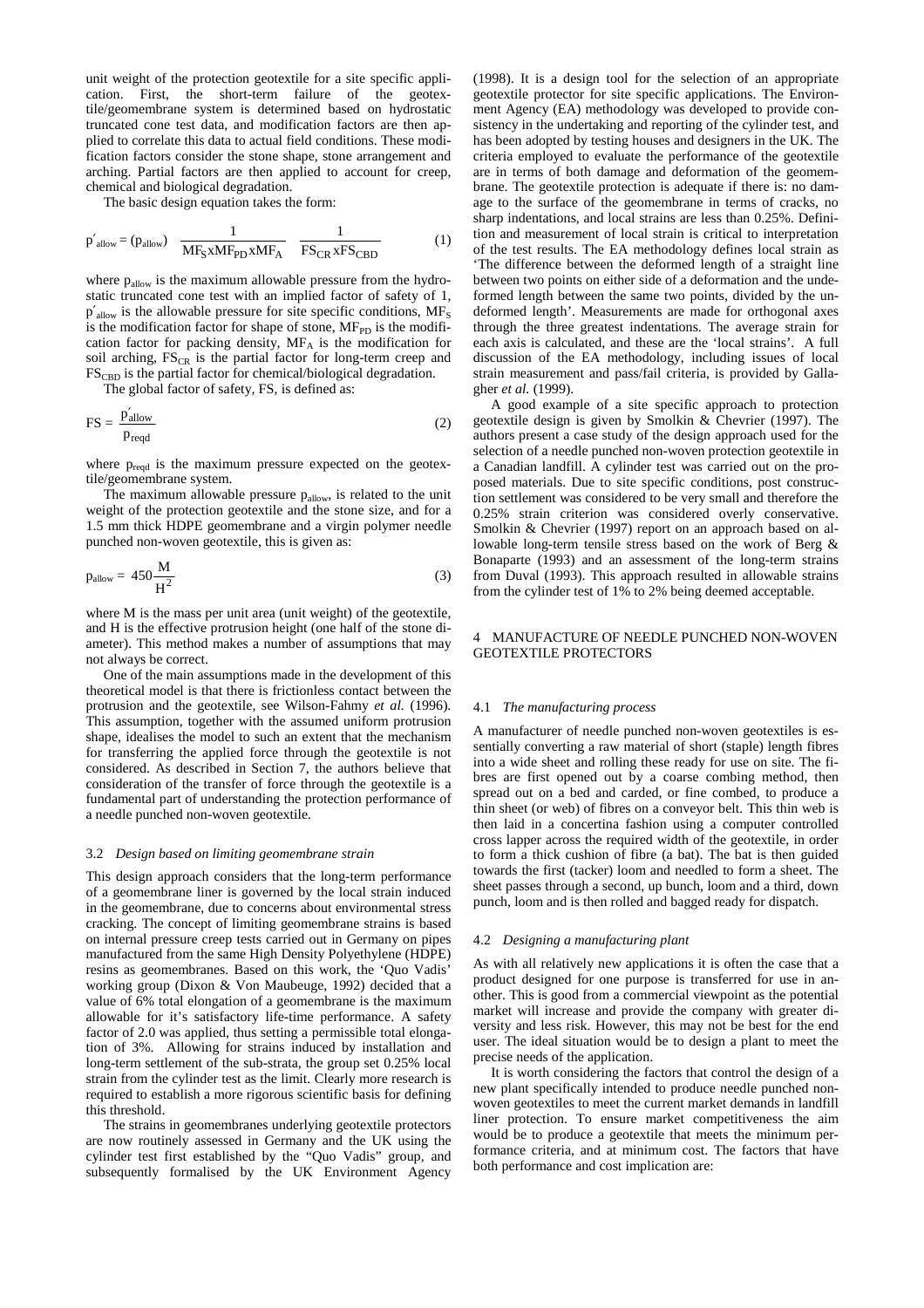- Fibre type polymer, diameter, cross sectional shape, length, tenacity, crimp;
- Fibre blend mixture of different types of fibre usually different diameters but could have more variations;
- Fibre lubrication to reduce heating effect when needles pass through;
- Needle shape length, cross sectional shape, cross sectional area, number of barbs, position of barbs;
- Needle density on board and needle pattern;
- Needling rate often relating to three separate needle looms, two down punch and one up punch.

The two design criteria outlined in Section 3 could result in significantly different protection geotextiles being manufactured in order to meet the criteria (i.e. minimum unit weight or limiting geomembrane strains). An extreme example of a possible approach would be if plant was designed to produce geotextile with a given unit weight, at minimum cost. The following factors would be considered:

- Fibre type cheapest polymer that could be needled, random mix of diameter, length, area, tenacity and crimp;
- Fibre blend use either single diameter fibre or random waste fibre;
- Needle shape cheapest to achieve minimum knotting of fibres;
- Needle density as widely spaced as possible;
- Needle rate as little as possible to achieve minimum knotting.

The end product would be an inconsistent geotextile that has low performance characteristics, but meets unit weight requirements. There would then be virtually no quality assurance needed. Although this type of approach is implicitly encouraged through design by unit weight, it is clearly unsatisfactory. Geotextile protection material must be designed based on performance criteria.

# 5 DESCRIPTION OF THIS INVESTIGATION

In order to assess the effect of unit weight on the protection performance of a needle punched non-woven geotextile, three materials of similar unit weights were subjected to both index and performance laboratory tests. The geotextiles used were:

- Geotextile A high performance geotextile with a unit weight of  $1000 \text{g/m}^2$ ;
- Geotextile B medium performance geotextile with a unit weight of 1000g g/m<sup>2</sup>;
- Geotextile C Special production low performance geotextile with a unit weight of 1000  $g/m^2$  produced by light needling.

GEOfabrics Ltd, UK using the same machinery produced all three geotextiles. Geotextiles A and B are standard materials, however Geotextile C was produced specifically for this investigation. Samples were selected to have the same unit weight.

# 5.1 *Index testing*

A series of index tests was carried out on each of the three geotextiles as follows: Mass per unit area (BS EN 965); CBR puncture resistance (BS EN ISO 12236); tensile strength (BS EN ISO 10319); drop cone (BS EN 918) and thickness (BS EN 964- 1:1965). These tests were carried out in order to categorise the three materials and it should be noted that the tests do not necessarily give an indication of the performance of the three materials on site. However, there is now good statistical evidence to suggest that the CBR puncture resistance represents the closest indication of the protection performance of a needle punched non-woven geotextile Shercliff (1998). This is likely to be related to the fact that in the CBR test the application of the force is in the same plane as drainage stone loading a geotextile protector in the field, and also because it takes into account the

bending stiffness of the geotextile. These arguments will be expanded in Section 7.

#### 5.2 *Performance testing*

To simulate site conditions more closely the static load test or "cylinder" test was used in accordance with the guidelines published by the UK Environment Agency (1998). The cylinder test consists of a 330 mm diameter segmental cylinder which has a lower plate supported by three load cells. On this plate a dense rubber pad is placed simulating a clay base. A lead tell-tale sheet is placed on the rubber to make a permanent record of geomembrane deformation. The site materials are then placed in order in the cylinder and a load is applied and maintained for 100 hours. The cylinder is then dismantled and the lead plate recovered. The three greatest indentations are measured and recorded as outlined in Section 3.

A specific UK landfill site was chosen as being typical of many in the UK. Materials used on this site included: 2 mm HDPE geomembrane liner, the geotextile protector, and a sub rounded split 10 to 20 mm flint drainage gravel. The grading curve for the drainage stone is given in Figure 1. Since the test was carried out at a temperature of at 20°C and was for a duration of 100 hours, a load simulating the depth of landfill (21 m) was multiplied by a combined factor of 2.5.



Figure 1. Particle size distribution results for the drainage stone.

# 6 RESULTS OF THIS INVESTIGATION

#### 6.1 *Index testing*

The results of the index testing carried out are summarised in Table 1. The numbers presented are the mean of five individual tests carried out on each of the three geotextiles.

#### Table 1. Results of index testing.

| Property                | units         | Geotextile Type |                |          |
|-------------------------|---------------|-----------------|----------------|----------|
|                         |               | А               | в              | C        |
| Mass per unit area      | $g/m^2$       | 1,000           | 1000           | 1000     |
| CBR puncture resistance | N             | 11,443          | 7,974          | 7.353    |
| CBR displacement        | mm            | 58              | 73             | 86       |
| Tensile strength (MD)   | kN            | 41              | 38             | 24       |
| Tensile strength (XMD)  | kN            | 110             | 78             | 66       |
| Elongation (MD)         | $\frac{0}{0}$ | 101             | 165            | 240      |
| Elongation (XMD)        | $\frac{0}{0}$ | 52              | 124            | 135      |
| Cone drop perforation   | mm            | 14              | 1 <sub>0</sub> | $\Omega$ |
| Thickness under 2 kPa   | mm            | 6.22            | 7.14           | 11.35    |
| Thickness under 200 kPa | mm            | 4.26            | 4.98           | 5.37     |

The results clearly show the difference in the mechanical properties of the three geotextiles. The CBR puncture resistance of Geotextile A is significantly higher than the values of the other two geotextiles. It is interesting to note that while the CBR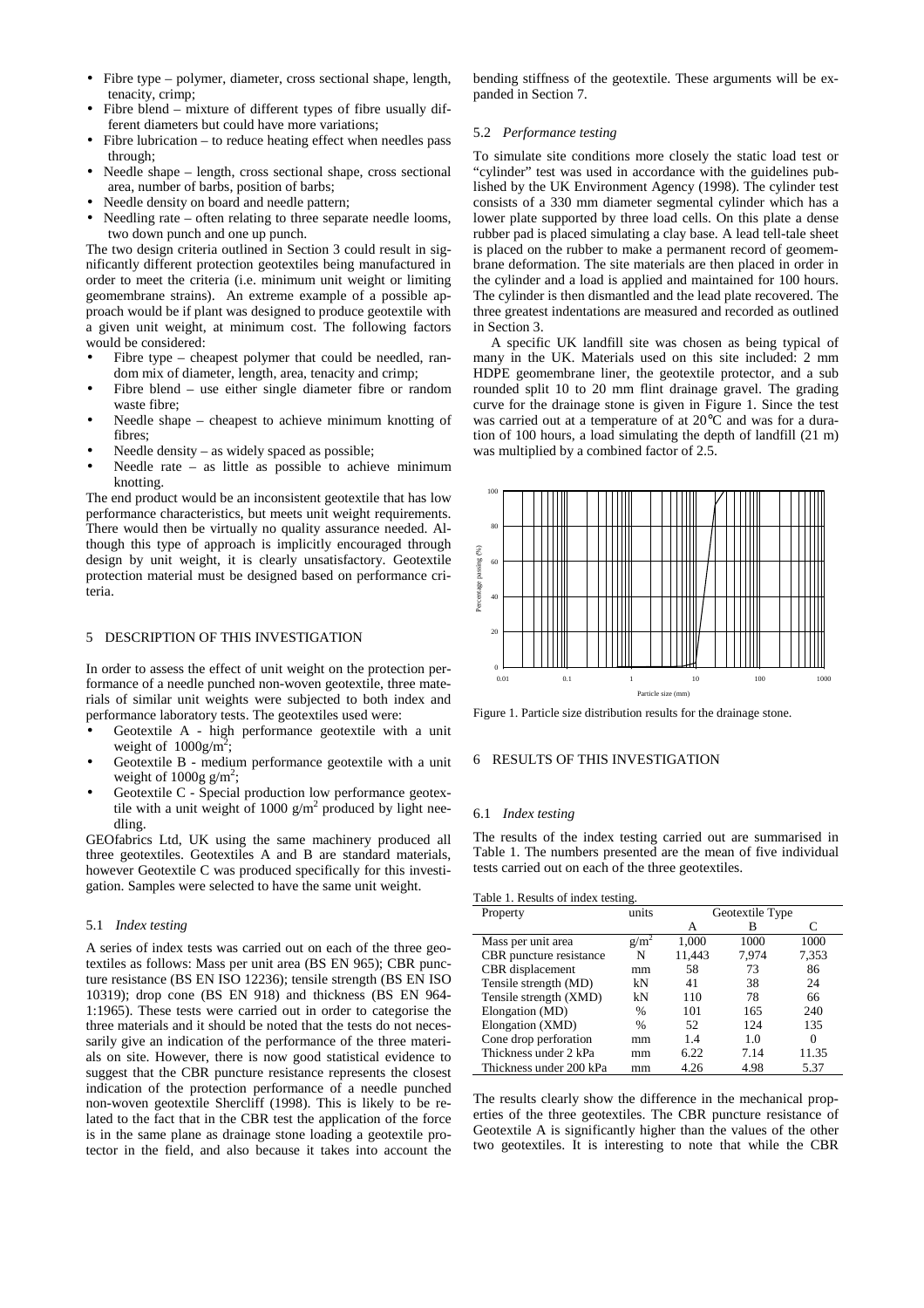puncture resistance of Geotextiles B and C are similar, the tensile strengths are significantly different.

If it is considered that the CBR puncture resistance is the best indicator of on site performance then it would be expected that Geotextile A would be considerably better than both Geotextiles B and C, and that the latter two would be similar. However, if it is postulated that the tensile strength in the machine direction gives the best indication of protection performance, Geotextile A would only marginally be better than Geotextile B, and Geotextile C would be significantly worse. However, it is interesting to note that there is a correlation between CBR puncture resistance and the tensile strength in the cross machine direction.

### 6.2 *Performance testing*

Once the cylinder tests were complete, the lead plate was examined and the three worst indentations were measured. As detailed in the testing procedure (Environment Agency, 1998) the mean strains were calculated for each of the three largest dents. The results are summarised in Table 2 in accordance of the EA methodology (1998). For comparison purposes it is acceptable to use the mean values of strain measured for the test on each geotextile. This produces mean % strain values of 0.10, 0.42 and 0.58 for geotextiles A, B and C respectively.

|  | Table 2. Summary of performance testing results. |  |
|--|--------------------------------------------------|--|
|  |                                                  |  |

| Mean strain per dent | Geotextile Type |          |       |  |
|----------------------|-----------------|----------|-------|--|
|                      |                 |          |       |  |
| Dent 1               | 0.11%           | 0.54%    | 0.79% |  |
| Dent 2               | 0.10%           | 0.40%    | 0.66% |  |
| Dent 3               | $0.09\%$        | $0.33\%$ | 0.30% |  |

### 7 DISCUSSION

#### 7.1 *Test results*

It is clear from these results that field performance of the three geotextiles will differ. Cylinder testing of Geotextile A resulted in the lowest calculated strains and Geotextile C the largest strains. At present, the majority of the UK industry considers the pass/fail criterion to be 0.25 % (i.e. following the 'Quo Vadis' guidance), and this means that only Geotextile A would be suitable for this particular project. However, as discussed in Section 3.2, the pass/fail criterion is far from being certain.

Comparing the performance test results with those from the index tests, reveals that the CBR puncture resistance and cross machine direction tensile test results demonstrate the same trend (i.e. Geotextile A has a significantly higher value than B and C, with B higher than but closer to C). The machine direction tensile strength test produces only a small difference between A and B, while the cylinder test produces a significant difference. The main conclusion that can be drawn from the cylinder tests is that geotextiles with the same unit weight can exhibit markedly different protection performance.

### 7.2 *Inter- fibre friction theory*

It is proposed that the protection performance of a needle punched non-woven geotextile is strongly related to inter-fibre friction (Figure 2). The mechanism of loading a geotextile/geomembrane system can be considered to comprise of two stages; initial geotextile compression, and combined subsequent geotextile compression and geomembrane deformation. These two stages are shown in Figures 3 and 4. During the initial loading from the waste, the geotextile protector will compress (Figure 3). As this happens, two zones of influence are developed. Firstly, Zone 1 is located beneath the lowest part of the stone. In this zone, the geotextile fibres mat down during compression,

and there is no re-alignment or development of inter-fibre friction, see Figure 5.



Figure 2. Schematic showing fibre contact area.

In areas surrounding the base of the stone (Zone 2), the vertical force from the waste can be resolved into components acting normal and parallel to the stone/geotextile interface. These result in shear forces being induced into the geotextile, and these will be transmitted into a combination of tensile forces along the fibres and frictional forces between fibres. The more force that can be distributed in this manner, the less compression the geotextile will undergo for a particular load.



Figure 3. Stage 1 – Initial geotextile compression

Once the geomembrane beneath the geotextile begins to deform (Figure 4) additional frictional forces are generated at the geomembrane/geotextile boundary (Zone 3). The most efficient structure of geotextile fibres would be a matrix of stiff, high surface friction fibres intertwined such that a stone receiving a lateral load would transfer this load through the fibres to produce an evenly distributed load to the geomembrane.



Figure 4. Stage 2 – Subsequent geotextile compression and geomembrane

The vertical and horizontal components of this load would be translated through the matrix of fibres. Settlements and strains would occur until equilibrium was reached, but their magnitude would be reduced. This model of geotextile behaviour under stone load would explain the observed correlation between performance and CBR puncture resistance. The proposed model can also be used to explain why unit weight can not by itself result in adequate protection performance.